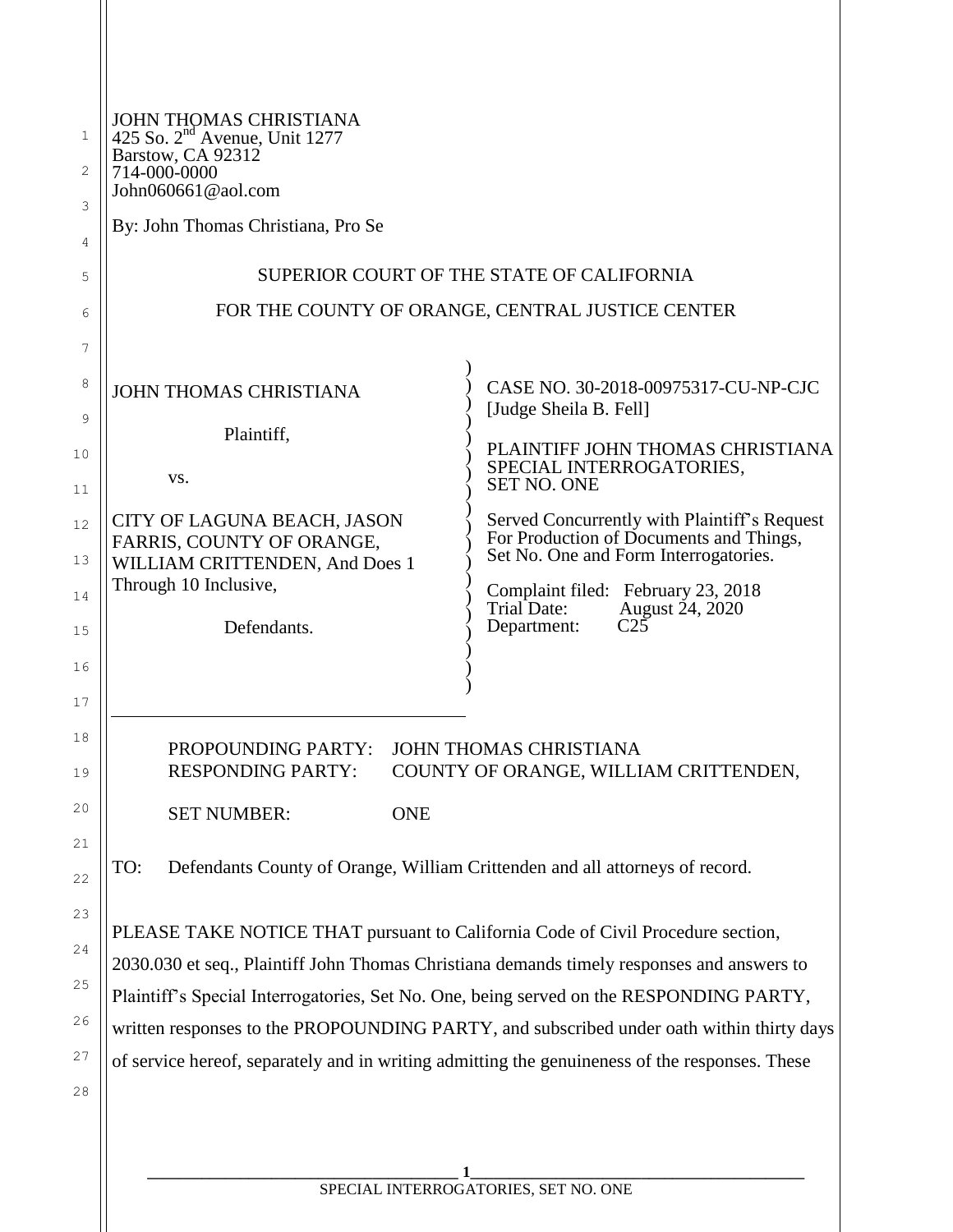requests for admissions are being propounded on the grounds that each is relevant to the subject matter of this action or is reasonably calculated to lead to the discovery of admissible evidence.

#### **INSTRUCTIONS**

1. Plaintiff John Thomas Christiana demands timely responses and answers to Plaintiff's Special Interrogatories, Set No. One, and separately admitting the genuineness of the responses, being served on the RESPONDING PARTY, written responses to the PROPOUNDING PARTY, and subscribed under oath no more than thirty (30) days after service of this Request including service if served in person or per California Code of Civil Procedure §1013 may be extended by two court days, or 32 days, if served by overnight express mail.

2. California Code of Civil Procedure section, 2030.030 et seq. Special Interrogatories may be satisfied by responding by mail to: John Thomas Christiana,  $425$  So.  $2<sup>nd</sup>$ Avenue, Unit 1277, Barstow, CA 92312.

3. Unless otherwise specified, these interrogatories are not limited in time period to and including the date of service of these interrogatories.

4. Where knowledge, information, or documents are requested, such request encompasses knowledge, information or documents in your possession, custody or control, or in the possession, custody or control of your staff, agents, employees, representatives and, unless privileged, attorneys, or any other person who has possession, custody or control of your proprietary knowledge, information or documents.

5. For any interrogatory or part of an interrogatory which you refuse to answer under a claim of privilege, submit a sworn or certified statement from your counsel or one of your employees in which you identify the nature of the information withheld; specify the grounds of the claimed privilege and the paragraph of these interrogatories to which the information is responsive; and identify each person to whom the information, or any part, has been disclosed.

6. Answer each interrogatory fully. If you object to any interrogatory, state the reasons for objection and answer to the extent the interrogatory is not objectionable. If you are unable to answer an interrogatory fully, submit as much information as is available, explain why your answer is incomplete, and identify or describe all other sources of more complete or accurate information.

28

1

2

3

4

5

6

7

8

9

10

11

12

13

14

15

16

17

18

19

20

21

22

23

24

25

26

27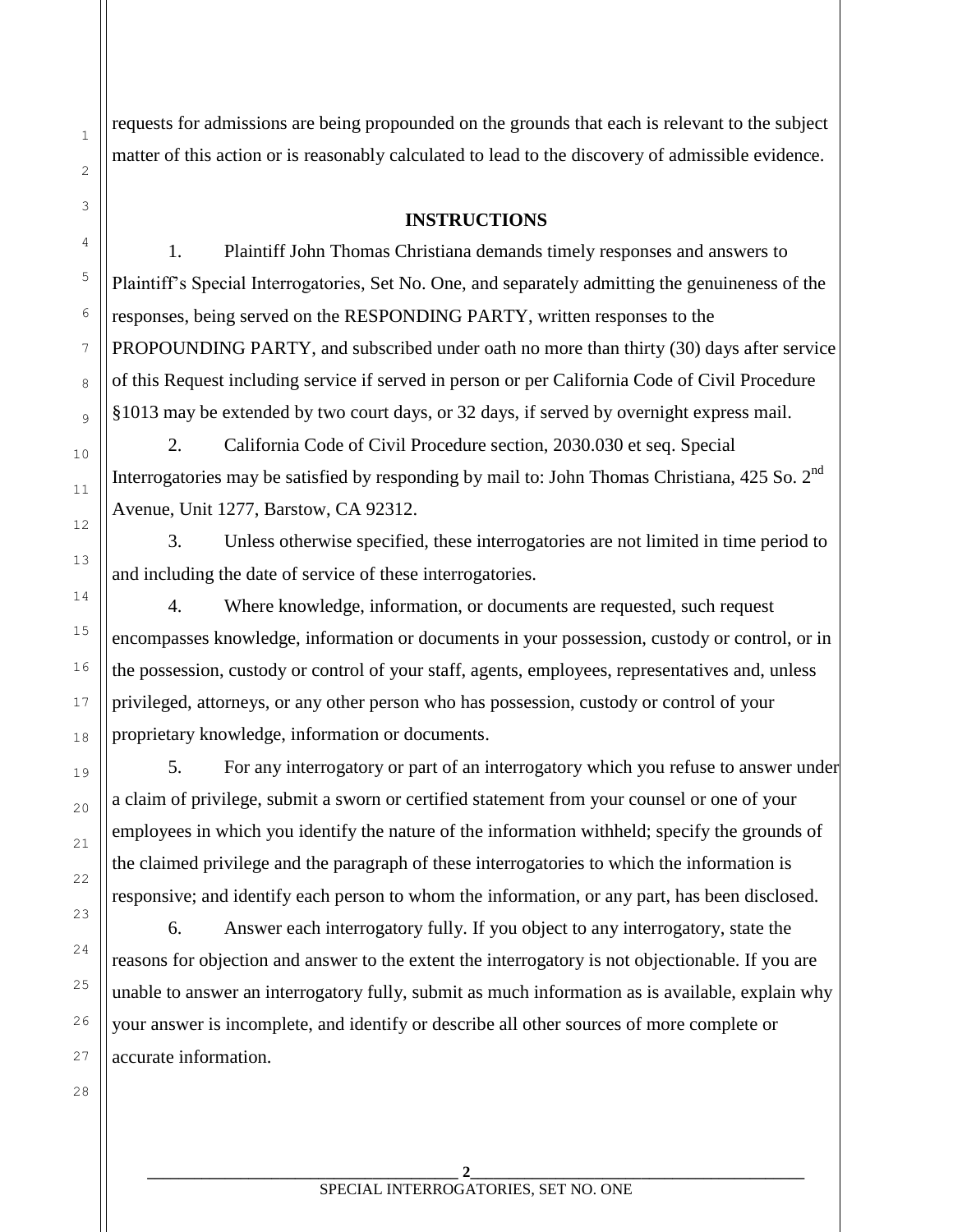7. For any record or document responsive or relating to these interrogatories which is known to have been destroyed or lost, or is otherwise unavailable, identify each such document by author, addressee, date, number of pages, and subject matter; and explain in detail the events leading to the destruction or loss, or the reason for the unavailability of such document.

1

2

3

4

5

6

7

8

9

10

11

12

13

14

15

16

17

18

19

20

21

22

23

24

25

26

27

28

8. No agreement, understanding, or stipulation by California or Federal Agency including the Department of Justice or any of its representatives purporting to modify, limit, or otherwise vary these interrogatories shall be valid or binding unless confirmed or acknowledged in writing (or made of record in open court) by a duly authorized representative thereof.

#### **DEFINITIONS**

Unless the context clearly indicates otherwise, the following words and phrases are defined and used herein as follows:

1. As used herein, the term "DOCUMENT" or "DOCUMENTS" however produced or reproduced, whether prepared by you or by any other person, that is in your possession, custody, or control, means any written, recorded or graphic matter or "writing" of any kind, including, but not limited to, correspondence, memoranda, reports, studies, analyses, contracts, agreements, invoices, charts, graphs, indices, data sheets, data processing cards or tapes, notes, work papers, entries, letters, telegrams, forms, advertisements, brochures, circulars, tapes, records, bulletins, papers, books, maps, drawings, accounts, photographs, transcriptions, recordings, magnetic tapes, disks, imprinted cards, minutes and records of meetings, reports, financial statements, estimates, transactional documents, letters of credit, reports of telephone or oral conversations, appointment books, calendars or diaries, and includes, but is not limited to, the term "writing" as that term is defined in California Evidence Code section 250, including any and all "handwriting, typewriting, printing, photo stating, photographing, and every other means of recording upon any tangible thing any form of communication or representation, including letters, words, pictures, sounds, or symbols, or combinations thereof" and includes all electronic recordings of any information whether that information is electronic mail or other form of electronic means of preserving information and/or is stored on a "hard" disk, 5 ¼" or 3 ½" disk, laser disk, magnetic or other tape, personal computer or mainframe computer. The term "document" also includes electronically stored data from which information can be obtained

**\_\_\_\_\_\_\_\_\_\_\_\_\_\_\_\_\_\_\_\_\_\_\_\_\_\_\_\_\_\_\_\_\_\_\_\_\_\_\_\_ 3\_\_\_\_\_\_\_\_\_\_\_\_\_\_\_\_\_\_\_\_\_\_\_\_\_\_\_\_\_\_\_\_\_\_\_\_\_\_\_\_\_\_\_**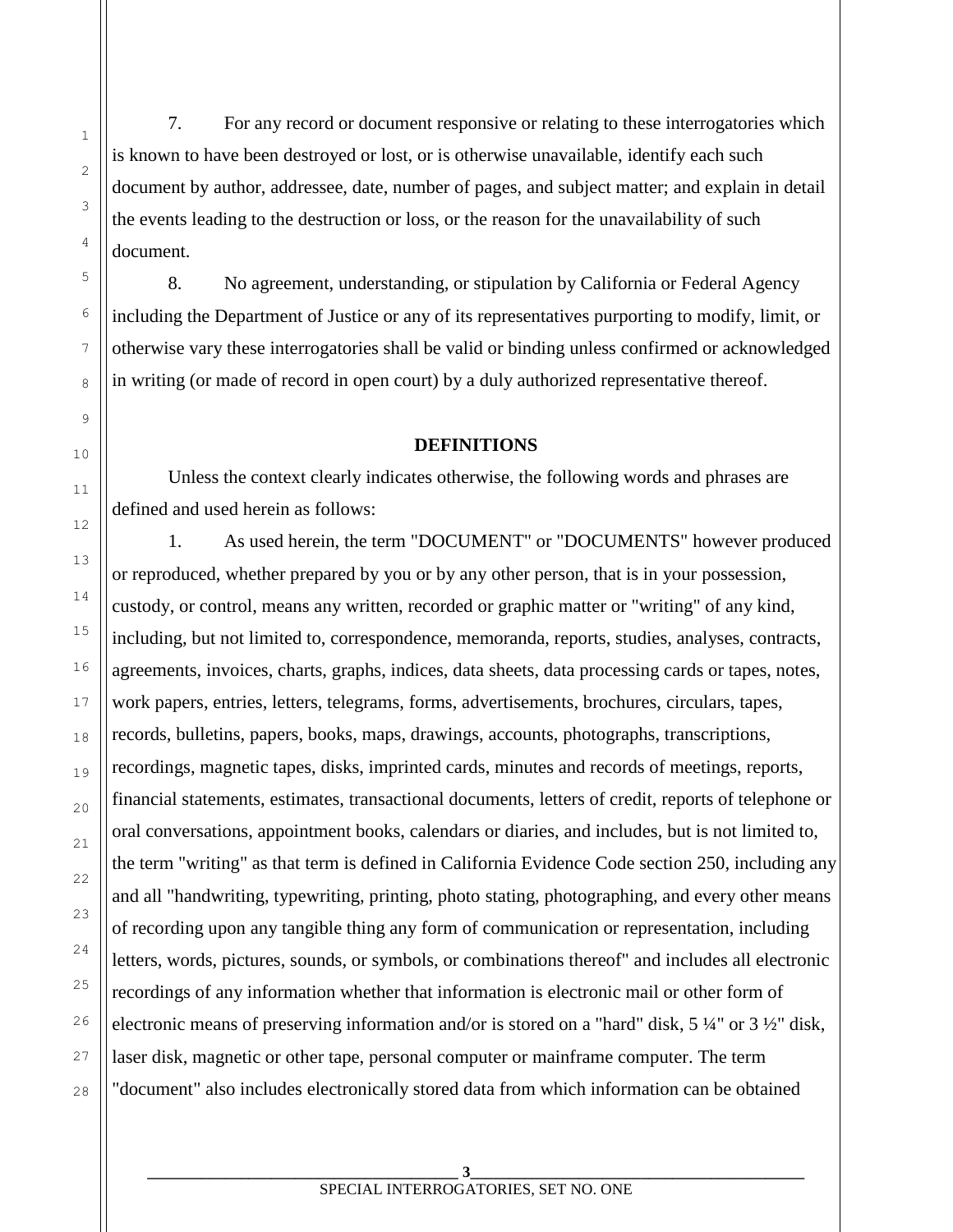either directly or by translation through detection devices or readers; any such document is to be produced in a reasonably legible and usable form. The term "document" includes all drafts of a document and all copies that differ in any respect from the original, including any notation, underlining, marking, or information not on the original. The term also includes information stored in, or accessible through, computer or other information retrieval systems (including any computer archives or back-up systems), together with instructions and all other materials necessary to use or interpret such data compilations. Without limitation on the term "control" as used in the preceding paragraph, a document is deemed to be in your control if you have the right to secure the document or a copy thereof from another person.

2. As used herein, the terms "YOU" and "YOUR" refers to DEFENDANTs, individually and collectively, and his or her, its or their affiliates and anyone acting on their, her or its behalf, including, but not limited to, past and present officers, officials, directors, agents, employees, representatives, affiliates, attorneys, accountants, investigators, or anyone else acting in their, his or its interest, on their, her or its behalf, or at their, his or its request, and each of them.

3. As used herein, "DEFENDANT" and "DEFENDANTS" refers to defendants' COUNTY OF ORANGE, and WILLIAM CRITTENDEN.

1

2

3

4

5

6

7

8

9

10

11

12

13

14

15

16

17

18

19

20

21

22

23

24

4. As used herein, "PLAINTIFF" refers to JOHN THOMAS CHRISTIANA.

5. As used herein, "COMMUNICATION" or "COMMUNICATIONS" includes any contacts between or among two or more PERSONS, and includes without limitation, written contact by such means as letters, memoranda, telegrams, telexes, electronic mail or any other DOCUMENTS, and oral contact by such means as face-to-face meetings and telephone conversations. "COMMUNICATION" also means, unless otherwise specified, any of the following: (a) any letter, memorandum or other document exchanged, received, or transmitted; (b) any oral conversation between two to or more persons, whether such conversation was by chance or pre-arranged, formal or informal, by telephone or in person; (c) any meeting between two or more persons, whether such contact was by chance or pre-arranged, formal or informal, or (d) any documentation summarizing or describing such document, exchange, oral communication or meeting.

6. As used herein, "EVIDENCE" means and refers to testimony, material objects, or other things presented to the senses that may be offered to prove the existence or nonexistence of

**\_\_\_\_\_\_\_\_\_\_\_\_\_\_\_\_\_\_\_\_\_\_\_\_\_\_\_\_\_\_\_\_\_\_\_\_\_\_\_\_ 4\_\_\_\_\_\_\_\_\_\_\_\_\_\_\_\_\_\_\_\_\_\_\_\_\_\_\_\_\_\_\_\_\_\_\_\_\_\_\_\_\_\_\_** SPECIAL INTERROGATORIES, SET NO. ONE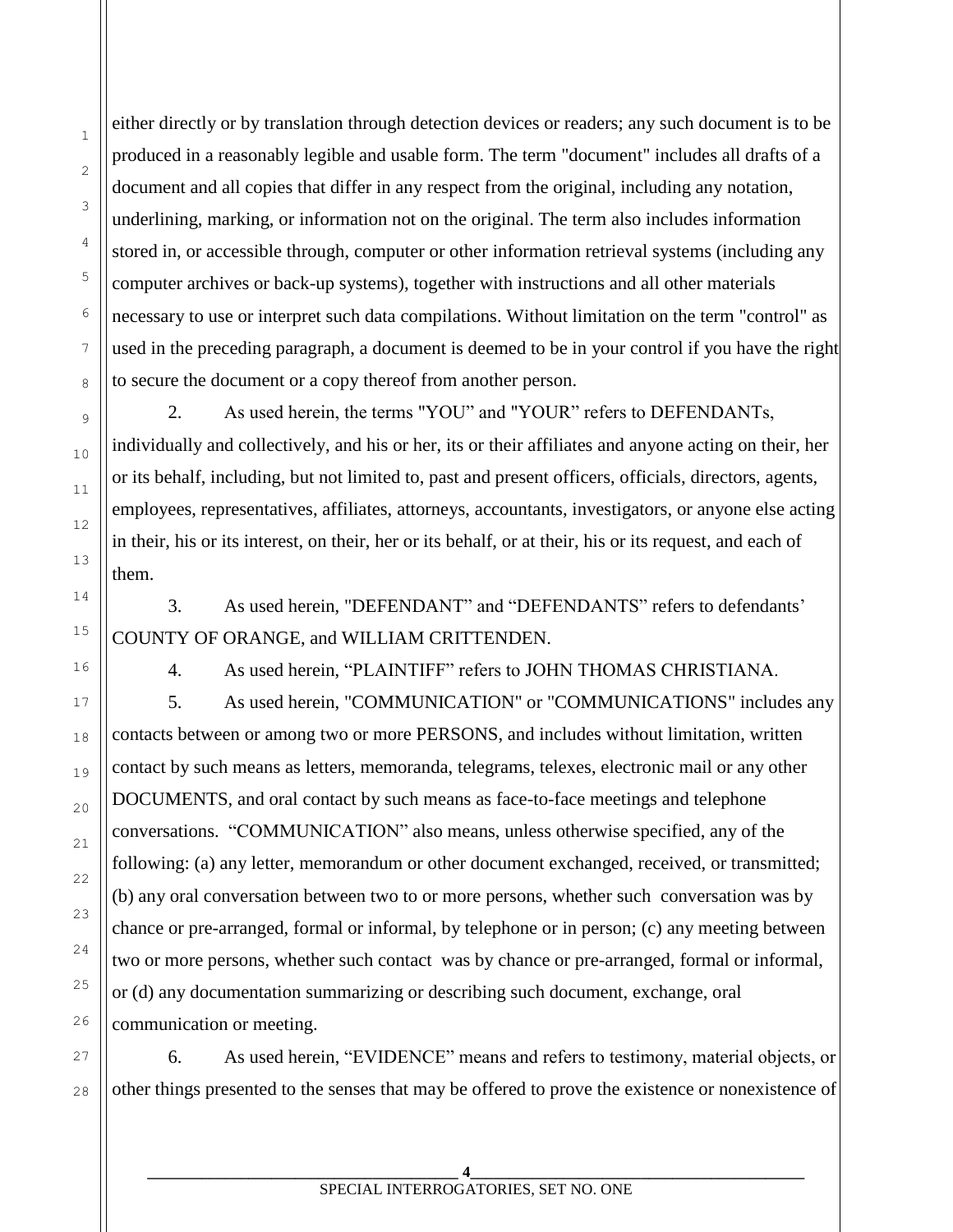a fact, and all writings, and other things included in the original and any copy of any written, recorded, filmed or graphic matter, whether produced or reproduced on papers, cards, tapes, film, electronic facsimile, computer storage devices or any other media, including, but not limited to writings, memoranda, notes, minutes, records, photographs, movies, video-tapes, audio recordings, correspondence, telegrams, telexes, diaries, bookkeeping entries, financial statements, tax returns, checks, check stubs, reports, studies, charts, graphs, statements, notebooks, handwritten notes, plans, architectural drawings, applications, proposals, agreements, books, pamphlets, articles, leaflets, appointment calendars, work papers, and notes, records and recordings of oral conversations.

1

2

3

4

5

6

7

8

9

10

11

12

13

14

15

16

17

18

19

20

21

22

23

24

25

26

27

28

7. As used herein, the term "PERSON" means and refers to any natural person, firm, entity, individual, company, corporation, organization, association, partnership, proprietorship, joint venture, governmental agency, public entity, board, authority, commission, office or any other entity, whether private, business, public, or governmental.

8. As used herein, "ABUSE" as used herein shall mean any act of harassment, retaliation, discrimination, physical disability discrimination, perceived physical disability discrimination, intimidation, ostracization, name-calling, slander, insult, humiliation, revenge, and/or other abuse against PLAINTIFF by any of the NAMED DEFENDANTS, or by any of their agents or employees, or by any combination of such persons, alleged in the COMPLAINT or that PLAINTIFF intends to allege in this action at any hearing or at trial.

9. As used herein, "COMPLAINT" refers to the complaint filed by PLAINTIFF in this case.

10. As used herein, the phrase "DESCRIBE IN DETAIL" as used in these interrogatories includes a request for a complete description and explanation of the facts, circumstances, analysis, opinion and other information relating to (as that phrase is defined below) the subject matter of a specific interrogatory.

11. As used herein, the terms "RELATE TO," "RELATED TO," and/or "RELATING TO" mean containing, constituting, considering, comprising, concerning, discussing, regarding, describing, reflecting, studying, commenting or reporting on, mentioning, analyzing, or referring, alluding, or pertaining to, in whole or in part, discuss, support, refute, reflect, mention, embody, pertain to, involve, comprise, respond to, concern, contain, summarize, memorialize, evidence, refer to, or connect in any way legally, factually or logically with, the matter therein.

**\_\_\_\_\_\_\_\_\_\_\_\_\_\_\_\_\_\_\_\_\_\_\_\_\_\_\_\_\_\_\_\_\_\_\_\_\_\_\_\_ 5\_\_\_\_\_\_\_\_\_\_\_\_\_\_\_\_\_\_\_\_\_\_\_\_\_\_\_\_\_\_\_\_\_\_\_\_\_\_\_\_\_\_\_**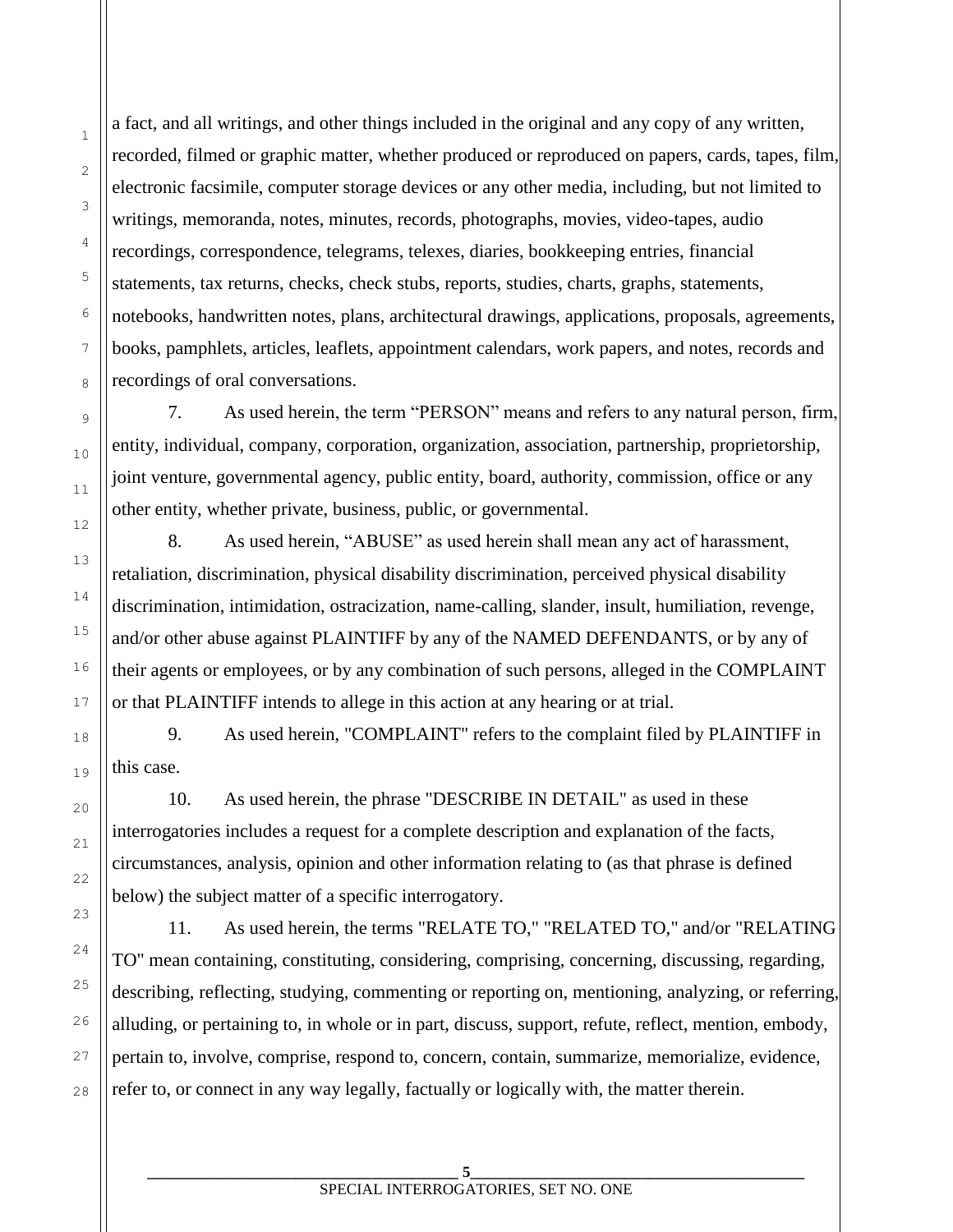12. As used herein, "IDENTIFY" or "IDENTITY" means to state or a statement of: (a) in the case of a person other than a natural person, its name, the address of its principal place of business (including zip code), its telephone number, and the name of its chief executive officer, as well as, if it has a person other than a natural person that ultimately controls it, that other person's name, the address of that person's principal place of business (including zip code), that other person's telephone number, and the name of that other person's chief executive officer; (b) in the case of a natural person, his or her name, business address and telephone number, employer, and title or position; (c) in the case of a communication, its date, type  $(e.g., telephone)$ conversation or discussion), the place where it occurred, the identity of the person who made the communication, the identity of the person who received the communication, the identity of each other person when it was made, and the subject matter discussed; (d) in the case of a document, the title of the document, the author, the title or position of the author, the addressee, each recipient, the type of document, the subject matter, the date of preparation, and its number of pages; and (e) in the case of an agreement, its date, the place where it occurred, the identity of all persons who were parties to the agreement, the identity of each person who has knowledge of the agreement and all other persons present when it was made, and the subject matter of the agreement.

13. As used herein, the term "ANY" as well as "ALL" means one or more and shall be construed to include "each" and "every" within their meanings.

14. As used herein, the terms "and" and "or" have both conjunctive and disjunctive meanings so as to be inclusive of any documents which otherwise may be excluded from production.

15. As used herein, "INCLUDING" means including, but not limited to.

16. As used herein, requests, the use of the singular includes the plural and the use of the plural includes the singular, so as to be inclusive of any DOCUMENTS which may otherwise be excluded from production. The singular form of a noun or pronoun shall be considered to include within its meaning the plural form of the noun or pronoun, and vice versa; and the past tense shall include the present tense where the clear meaning is not distorted. The term "or" shall mean "and" and vice-versa, as necessary to bring within the scope of the following interrogatories all information or documents that would be excluded absent this definition.

27

28

1

2

3

4

5

6

7

8

9

10

11

12

13

14

15

16

17

18

19

20

21

22

23

24

25

26

**\_\_\_\_\_\_\_\_\_\_\_\_\_\_\_\_\_\_\_\_\_\_\_\_\_\_\_\_\_\_\_\_\_\_\_\_\_\_\_\_ 6\_\_\_\_\_\_\_\_\_\_\_\_\_\_\_\_\_\_\_\_\_\_\_\_\_\_\_\_\_\_\_\_\_\_\_\_\_\_\_\_\_\_\_** SPECIAL INTERROGATORIES, SET NO. ONE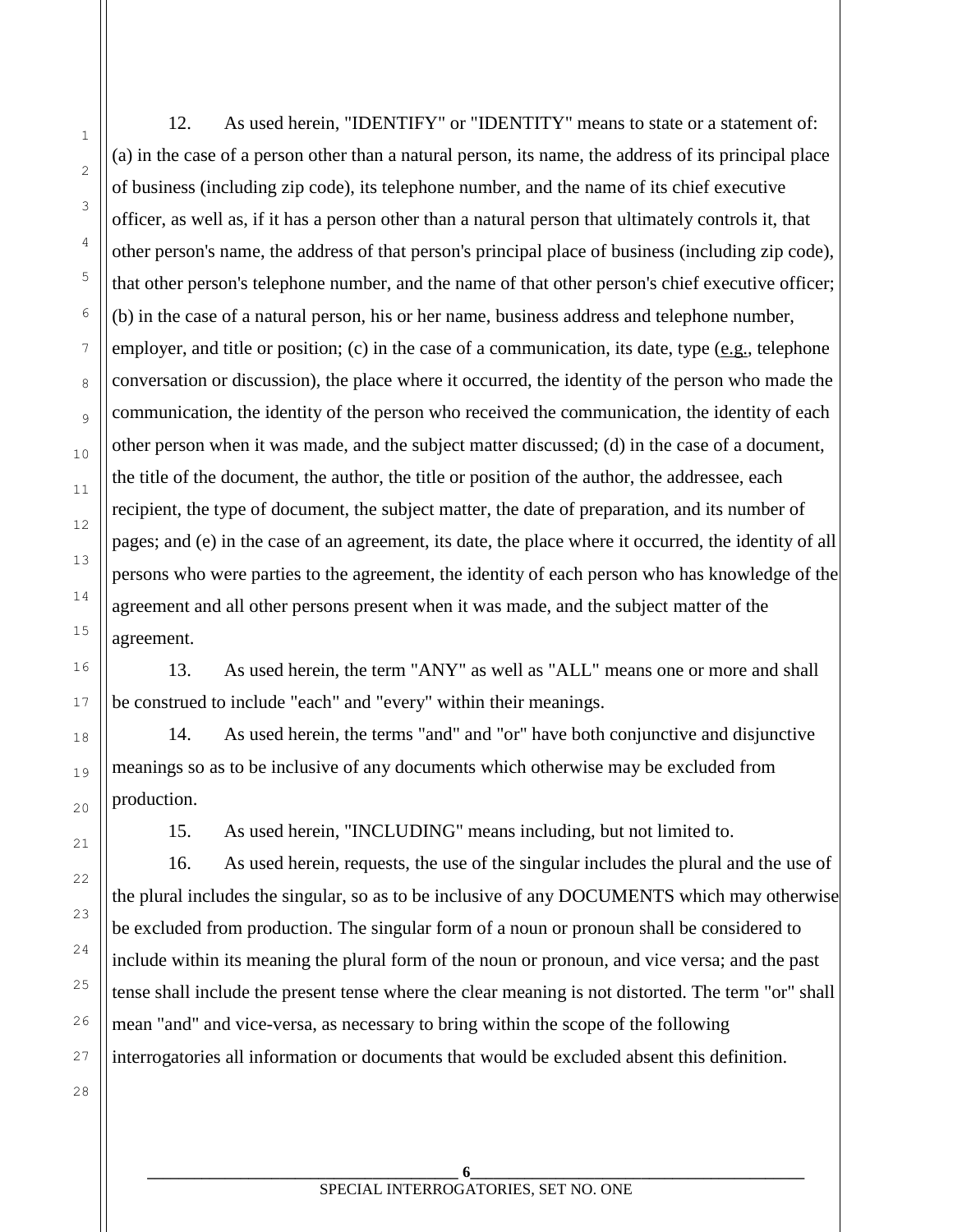#### **SPECIAL INTERROGATORIES**

PLAINTIFF hereby demands that Defendants respond and answer Plaintiff's SPECIAL INTERROGATORIES, SET NO. ONE at the address noted above within 30 days of service, which is 32 days total if served by overnight service, of this request.

# **INTERROGATORY NO. 1**

Defendant County of Orange and William Crittenden, when were you first contacted to investigate Plaintiff John Thomas Christiana ("Plaintiff")?

# **INTERROGATORY NO. 2**

Defendant County of Orange and William Crittenden, were you investigating Plaintiff under California Welfare and Institutions Code section 5150?

### **INTERROGATORY NO. 3**

Defendant County of Orange and William Crittenden, describe the supporting documents you given regarding investigating Plaintiff?

### **INTERROGATORY NO. 4**

Defendant County of Orange and William Crittenden, describe including dates and with who, any meetings you have had discussing Plaintiff?

# **INTERROGATORY NO. 5**

Defendant County of Orange and William Crittenden, what dates did you visit Plaintiff at his residence in Laguna Beach, California?

# **INTERROGATORY NO. 6**

Defendant County of Orange and William Crittenden, did you ask or imply to Plaintiff to take psychotropic drugs for a mental illness?

# **INTERROGATORY NO. 7**

Defendant County of Orange and William Crittenden, were you with Jason Farris at my residence in Laguna Beach on February 14, 2017?

# **INTERROGATORY NO. 8**

Defendant County of Orange and William Crittenden, on February 14, 2017 did you put a key or anything into Plaintiff's door lock or any locking mechanism?

# **INTERROGATORY NO. 9**

Defendant County of Orange and William Crittenden, on February 14, 2017 did you observe Jason Farris put a key or anything into Plaintiff's door lock or any locking mechanism?

1

2

3

4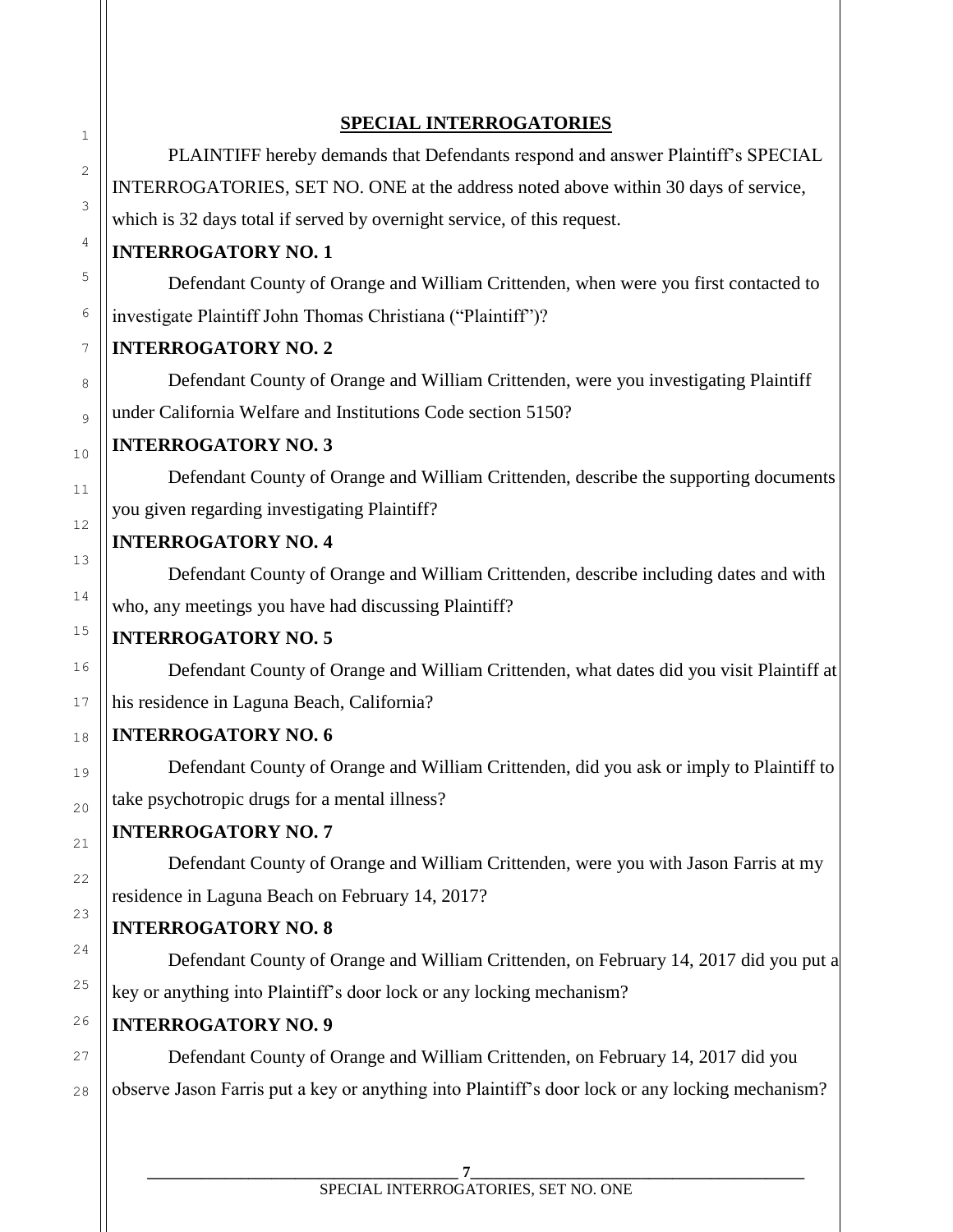#### **INTERROGATORY NO. 10**

1

2

3

4

5

6

7

8

9

10

11

12

13

14

15

16

17

18

19

20

21

22

23

24

25

26

27

Defendant County of Orange and William Crittenden, *are you aware* if Jason Farris put a key or anything into Plaintiff's door lock or any locking mechanism?

#### **INTERROGATORY NO. 11**

Defendant County of Orange and William Crittenden, if you have discussed this incident with Jason Farris or anyone other than your attorney, what did you discuss?

### **INTERROGATORY NO. 12**

Defendant County of Orange and William Crittenden, please describe if you are aware of any abuse or specific treatment to Plaintiff different than other residents?

#### **INTERROGATORY NO. 13**

Defendant County of Orange and William Crittenden, why did you visit Plaintiff's mother? What was the date and what was discussed when you visited Plaintiff's mother? Did you advise Plaintiff's mother that Plaintiff has a mental illness based on what?

# **INTERROGATORY NO. 14**

Defendant County of Orange and William Crittenden, if you have contacted the City of Huntington Beach, what was discussed with who?

# **INTERROGATORY NO. 15**

Defendant County of Orange and William Crittenden, do you believe Plaintiff has a mental illness based on what?

# **INTERROGATORY NO. 16**

Defendant County of Orange and William Crittenden, do you believe Plaintiff is a danger to himself or others based on what?

# **INTERROGATORY NO. 17**

Defendant County of Orange and William Crittenden, please explain if you have you ever wirelessly violated Plaintiff's privacy or do you know if others have violated Plaintiff's privacy?

# **INTERROGATORY NO. 18**

Defendant County of Orange and William Crittenden, are you aware of any law, bill, ordinance, document, guideline, rule, threat, intimidating factor, oral statement, or anything else that prohibits you from answering any of the questions or answering these special interrogatories truthfully? Please identify and explain.

28 ///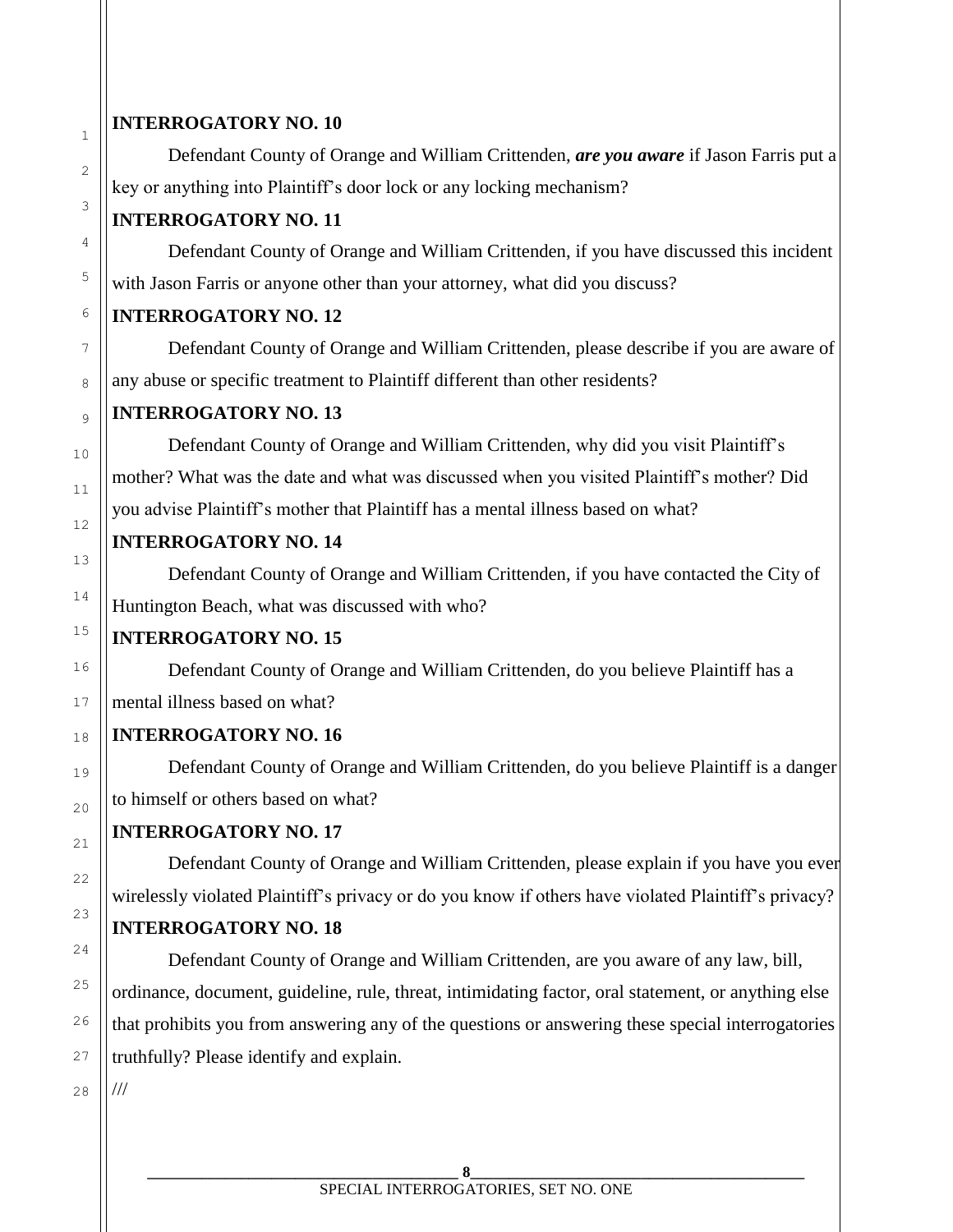#### **INTERROGATORY NO. 19**

Defendant County of Orange and William Crittenden, are you allowed to lie on the above question or this question on the basis of immunity, privilege, national security or implied national security or anything related that you think prevents you from answering truthfully here or in a court of law?

#### **INTERROGATORY NO. 20**

Defendant County of Orange and William Crittenden, to the best of your knowledge, are the residents of the County of Orange allowed to speak freely to Plaintiff about any abuses or wireless invasion of privacy that are happening to Plaintiff without fear of arrest, retaliation, intimidation, harassment, ostracization, or anything of the sort, including undue wrongful recourse or influence *because* they spoke freely to Plaintiff about the abuses or wrongful actions that Plaintiff alleges are being done to him?

#### **INTERROGATORY NO. 21**

Defendant County of Orange and William Crittenden, are Plaintiff's mother or family members that live in the County of Orange allowed to freely speak to Plaintiff in any kitchen or any house about the abuses or wrongful actions that Plaintiff alleges are being done to him, without fear of arrest, retaliation, intimidation, harassment, ostracization, or anything of the sort, including undue wrongful recourse or influence, *because* they spoke to Plaintiff about the abuses?

#### **INTERROGATORY NO. 22**

Defendant County of Orange and William Crittenden, are you aware and explain if you know of any experiment being done on Plaintiff?

#### **INTERROGATORY NO. 23**

Defendant County of Orange and William Crittenden, whether or not you were aware of anything inserted, injected, or anything of the sort into Plaintiff, are you now aware of any contrivance, apparatus, chip, device, object, anything manmade or anything not natural that has been or is inserted, injected, or anything of the sort into Plaintiff?

# **INTERROGATORY NO. 24**

Defendant County of Orange and William Crittenden, *if* you or anyone wirelessly shocked, or any type of wireless administration, Plaintiff's eyes, nerves, or any part or anything of Plaintiff's body, would you consider that assault or battery, otherwise known as abuse?

28